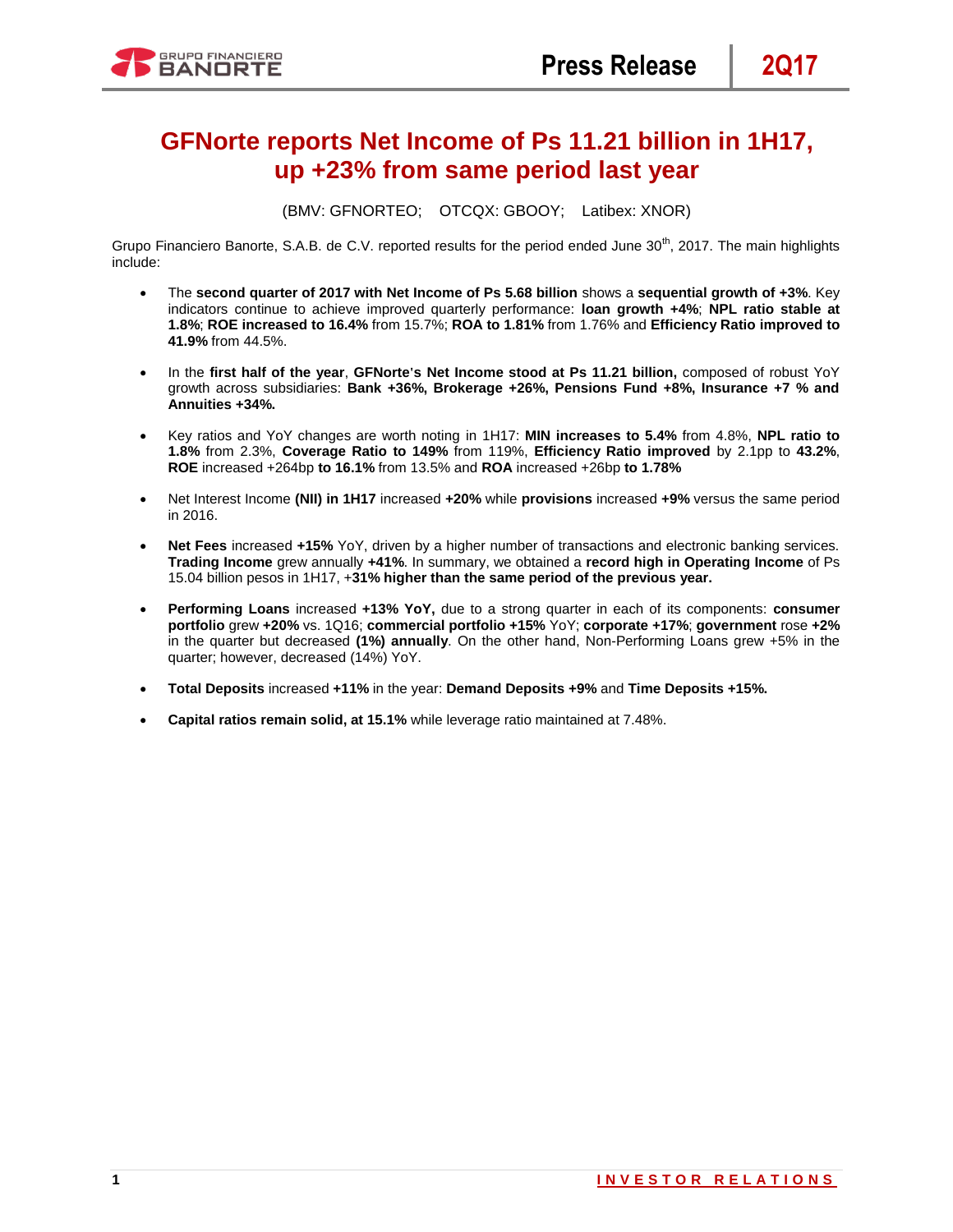**Mexico City, July 20 th, 2017.** Grupo Financiero Banorte **(GFNorte) reported Net Income of Ps 5.68 billion in 2Q17**, +23% YoY, as a result of an adequate long-term strategy and sound diversification in the banking business.

**In the first half of 2017 Profits amounted to Ps 11.21 billion**, also increasing +23.3% compared to 1H16; thus, Banorte reports seven consecutive quarters with double digit growth

"These results demonstrate we are not only fulfilling, but also exceeding the objective of becoming the best financial group in Mexico for our clients, investors and colleagues" highlighted Marcos Ramírez Miguel CEO of GFNorte.



\*Million Pesos

Quarterly profitability ratios reflect the implementation of strategic improvements: **NIM to 5.4%,** from 4.6%; **ROE to 16.4%,** from 13.8% and **ROA to 1.8%,** from 1.5%; all of them on a YoY comparisson.

| <b>GFNorte Key Numbers</b>  | 2Q16*   | 2Q17*   | <b>Change</b> | 1H16*  | $1H17*$ | <b>Change</b> |
|-----------------------------|---------|---------|---------------|--------|---------|---------------|
| <b>Net Income</b>           | 4.626   | 5,680   | 23%           | 9.088  | 11.207  | 23%           |
| Net Interest Income         | 12.404  | 15.289  | 23%           | 25.763 | 30.844  | 20%           |
| <b>Net Operating Income</b> | 5.900   | 7.494   | 27%           | 11.495 | 15,042  | 31%           |
| <b>Performing Portfolio</b> | 525,778 | 593.916 | 13%           |        |         |               |
| <b>Efficiency</b>           | 43.8%   | 41.9%   |               | 45.3%  | 43.2%   |               |
| <b>ROE</b>                  | 13.8%   | 16.4%   |               | 13.5%  | 16.1%   |               |
| <b>ROA</b>                  | 1.5%    | 1.8%    |               | 1.5%   | 1.8%    |               |

\*Million Pesos

Subsidiaries achieved strong annual earnings growth in 2Q17: **Banorte Bank +25%, Insurance +23%, Pension Fund +28%** and **Leasing and Factoring +17%.**

Diversified and sound **Performing Portfolio increased +13% to Ps 593.92 billion,** driven by origination dynamics and focused strategy. **Loan Loss Provisions up +15%** vs. the same period in 2016, in line with credit growth.

In 2Q17 the **Corporate book** grew **+17%** YoY, totaling **Ps 107.11 billion;** the **Commercial portfolio** came **+15% higher** YoY, ending at **Ps 129.78 billion** and the **Consumer book** amounted to **Ps 222.60 billion**, up **+20**% YoY.

Within **Consumer book**, outstanding YoY growth was presented in all segments: **Car loans** totaling **Ps 16.81 billion** in 1Q17, **+25%** higher, while **Payroll portfolio** reached a balance of **Ps 50.11 billion**, **+20%** higher vs. 2Q16. Furthermore, **Mortgage loans** rose **+19%** amounting **Ps 124.13 billion** and **Credit Card book** increased **+25%**, totaling **Ps 31.56 billion** in 2Q17.

During the quarter asset quality and reserve coverage ratios improved, **NPL Ratio** decreased YoY to **1.8%** in 2Q17 from 2.3%, while **Coverage Ratio** stood at **149%** in 2Q17 from 119% a year ago.

**Core deposits grew +11% vs. 2Q16,** to **Ps 550.91 billion** from Ps 495.40 billion a year ago. **Demand** deposits rose **+9%** and **Time** deposits increased **+15%.**

**Capital ratios** remained solid, at **15.1%** driven by an adequate equity management and sound growth in risk assets.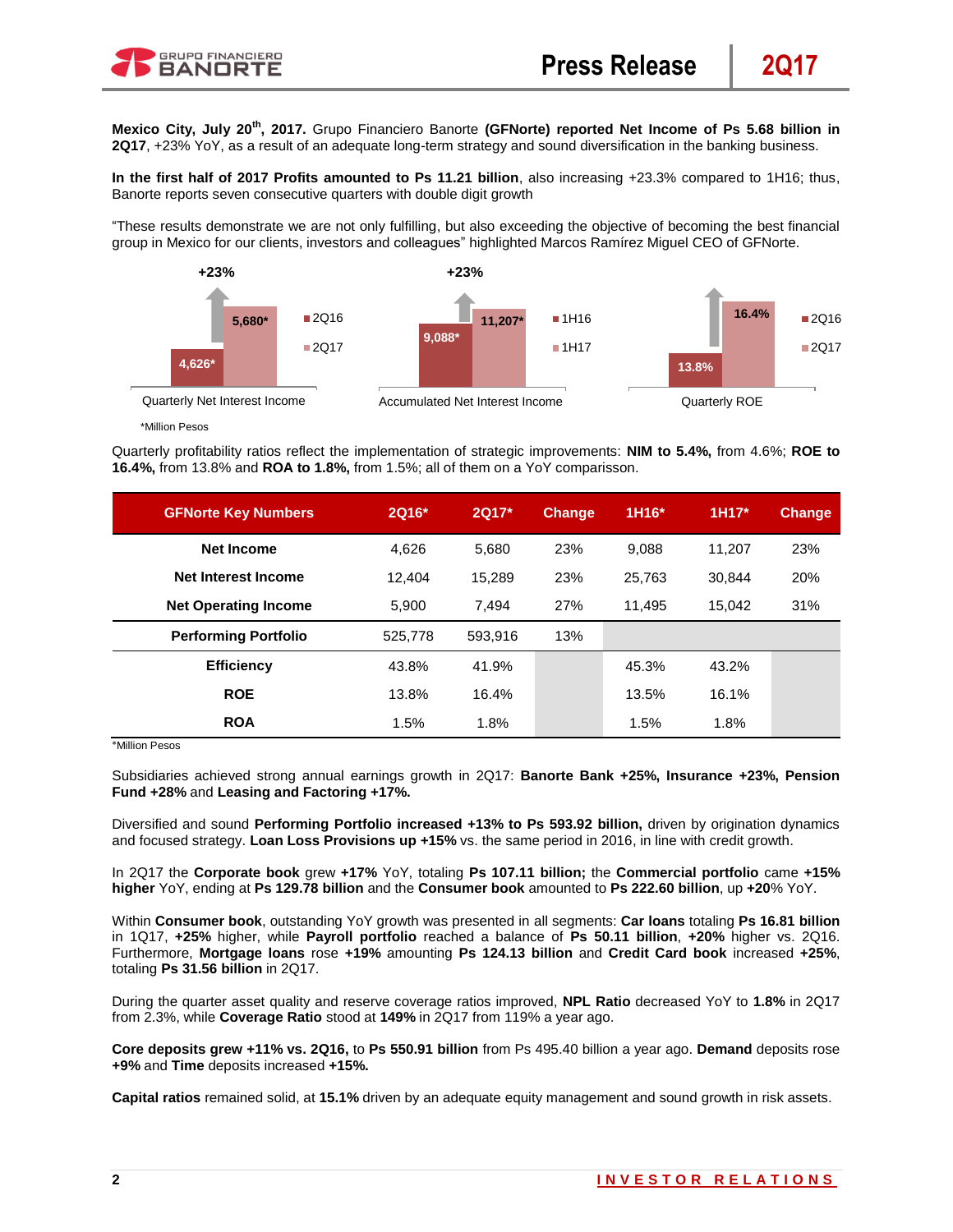

# **Recent Events**

# **1. ISSUANCE OF TIER 1 CAPITAL NOTES FOR USD 900 MILLION AND PREPAYMENT OF SUBORDINATED OBLIGATIONS Q BANORTE 12**

On July 6, Banco Mercantil del Norte, S.A., Institución de Banca Múltiple, Grupo Financiero Banorte ("Banorte") successfully issued **Subordinated NonPreferred Non-Cumulative Tier 1 Capital Notes** for USD 900 million in the international markets.

Tier 1 Capital Notes were issued in two series:

- **BANORT 6 7/8 PERP** for US 350 million, callable at the fifth year, carrying a coupon rate of 6.875%.
- **BANORT 7 5/8 PERP** for US 550 million, callable at the tenth year, carrying a coupon rate of 7.625%.

Both series were rated by Moody's and S&P Ba2 and BB, respectively. The Capital Notes are Basel III-compliant.

Proceeds from the issuance will be used for general corporate purposes and to strengthen the bank's regulatory capital.

In line with the above, on June 30, 2017 Banorte prepaid subordinated preferred & nonconvertible obligations Q Banorte 12 amounting to Ps 3.2 billion, issued on June 8, 2012 and due on May 27, 2022.

# **2. CREDIT RATINGS**

#### Fitch assigns 'Excellent (mex)' fund quality rating to Operadora de Fondos Banorte Ixe as asset manager

On May 16, Fitch Ratings assigned 'Excellent (mex)' fund quality rating to Operadora de Fondos Banorte Ixe, S.A. de C.V., Sociedad Operadora de Fondos de Inversión, Grupo Financiero Banorte ("OBI") as asset manager. The factors to assign the highest rating are:

- superior investment process and operational framework compared to the standards applied by institutional investors in Mexico,
- broad expertise of Operadora's management team,
- adequate Corporate Governance fostering interest alignment with investors, and
- OBI's relevance as subsidiary of GFNorte.

# **3. SHAREHOLDERS' MEETINGS**

GFNorte's Annual General Shareholders' Meeting was held on April 28<sup>th</sup> with a 80.06% representation of the total subscribed, paid and voting shares of the Company's capital. The resolutions adopted by the Assembly were:

- 1. Approval of the reports referred in section IV, Article 28 of the Securities Market Law and section IV, Article 39 of the Law Regulating Financial Groups, corresponding to the year ended December  $31^{\text{st}}$ , 2016.
- 2. Distribution of the 2016 net income amounting to Ps 19.29 billion, applied into the account "Retained Earnings from prior Years", as it was not necessary to allocate resources into the account "Legal Reserve" since it was fully constituted.
- 3. Approval that the Board of Directors be integrated by 15 Members and if the case, by their respective Substitutes, appointing the following people and their duties for the year 2017, qualifying the corresponding members' independence since they do not fall within the restrictions outlined in the Securities Market Law and the Law Regulating Financial Groups: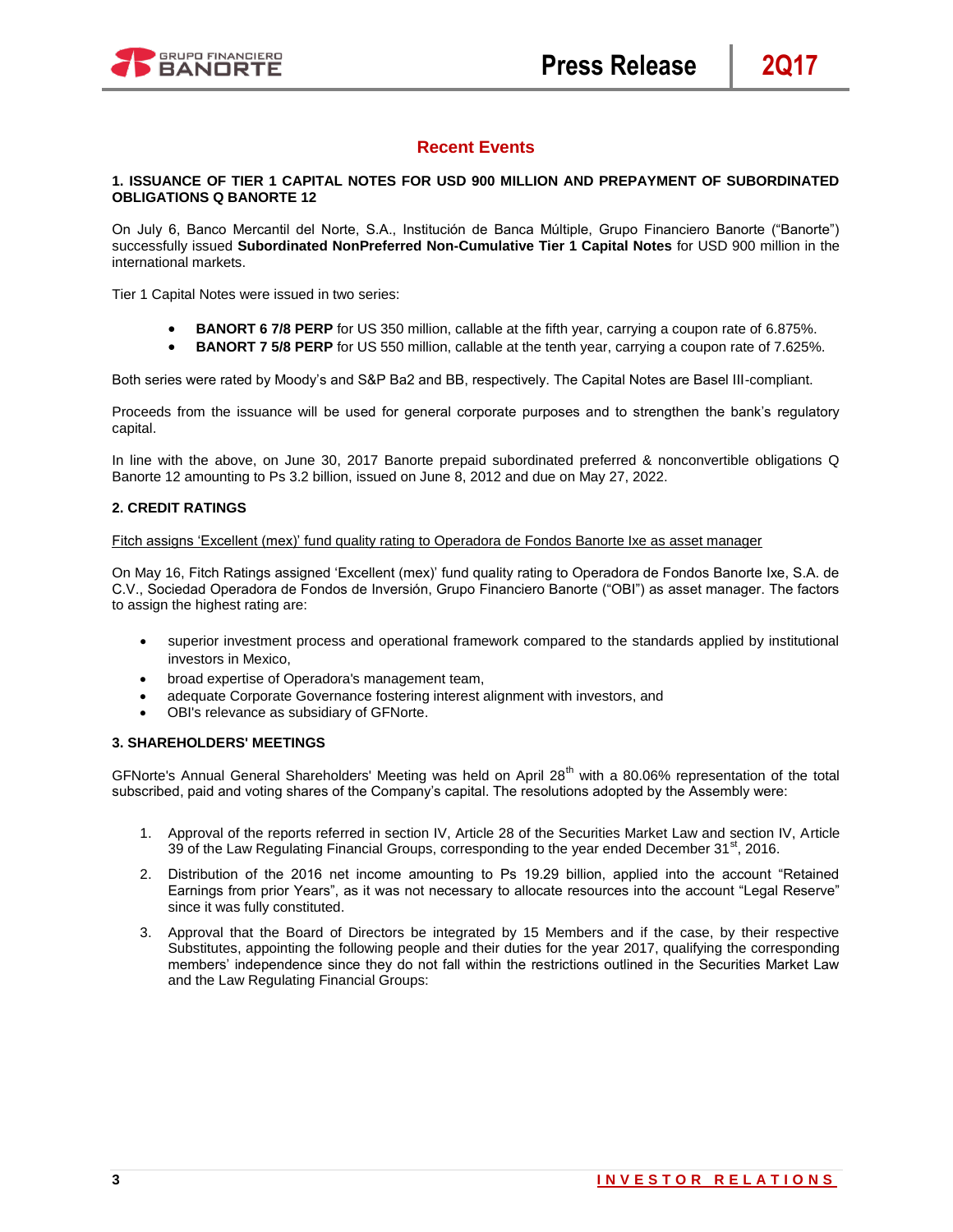

| <b>Proprietary Members</b>                   |             | <b>Substitute Members</b>                   |             |
|----------------------------------------------|-------------|---------------------------------------------|-------------|
| Carlos Hank González                         | Chairman    | Graciela González Moreno                    |             |
| Juan Antonio González Moreno                 |             | Juan Antonio González Marcos                |             |
| David Juan Villarreal Montemayor             |             | Carlos de la Isla Corry                     |             |
| José Marcos Ramírez Miguel                   |             | Clemente Ismael Reyes Retana Valdés         | Independent |
| Everardo Elizondo Almaguer                   | Independent | Alberto Halabe Hamui                        | Independent |
| Carmen Patricia Armendáriz Guerra            | Independent | Manuel Aznar Nicolín                        | Independent |
| Héctor Federico Reyes-Retana y Dahl          | Independent | Roberto Kelleher Vales                      | Independent |
| Eduardo Livas Cantú                          | Independent | Robert William Chandler Edwards             | Independent |
| Alfredo Elías Ayub                           | Independent | Isaac Becker Kabacnik                       | Independent |
| Adrián Sada Cueva                            | Independent | José María Garza Treviño                    | Independent |
| Alejandro Burillo Azcárraga                  | Independent | Javier Braun Burillo                        | Independent |
| José Antonio Chedraui Eguía                  | Independent | Rafael Contreras Grosskelwing               | Independent |
| Alfonso de Angoitia Noriega                  | Independent | Guadalupe Phillips Margain                  | Independent |
| Olga María del Carmen Sánchez Cordero Dávila | Independent | Eduardo Alejandro Francisco García Villegas | Independent |
| Thomas Stanley Heather Rodríguez             | Independent | Ricardo Maldonado Yáñez                     | Independent |

- 4. Héctor Ávila Flores was designated as Secretary of the Board of Directors; nevertheless, he is not a board member.
- 5. Designation of Héctor Reyes-Retana y Dahl as Chairman of the Audit and Corporate Practices Committee.
- 6. Approval to allocate the amount of Ps. 4.26 billion, equivalent to 1.5% of the Financial Groups' market capitalization value as of December 2016, charged against equity, to purchase Company's shares during 2017, and will consider those transactions to be carried out in 2017 and until April 2018, subject to the Treasury's Policy for Transactions with Shares.
- 7. Approval to certify GFNorte's By-Laws in order to comply with Section V, Article 34 of the General Provisions Applicable to Issuers and Other Market Participants requiring certification of the Company's By-Laws every three years. These By-laws include amendments approved by different Shareholders' Assemblies, being the last, those deriving from the Meeting held on August  $19<sup>th</sup>$ , 2016.

Moreover, GFNorte held an Ordinary General Shareholders' Meeting on June 20<sup>th</sup> with a 77.68% representation of the total subscribed, paid and voting shares of the Company's capital. The resolutions adopted by the Assembly were:

- 1. Approval to distribute a cash dividend of Ps 7.72 billion or Ps 2.784391033549680 per share, against delivery of coupon 7. This disbursement was approved by the Board of Directors on April 27th and represents 40% of the net profits of 2016, which derived from the Fiscal Net Income as of December 31st, 2013.
- 2. Approval to distribute a cash dividend of Ps 3.50 billion or Ps 1.261838950230780 per share, against delivery of coupon 8. This disbursement corresponds to the extraordinary dividend approved by the Board of Directors on April 27th as result of the sale of Inter National Bank and derived from the Fiscal Net Income as of December 31st, 2013.

Both payments were delivered on June 29, 2017.

# **4. INTERBRAND – BEST MEXICAN BRANDS 2017**

In April, Interbrand, global brand advisor, published the Best Mexican Brands 2017 report of the 25 most valuable brands in the country. Banorte ranked as the most valuable in the financial sector, occupying the sixth position with a value of Ps 25.94 billion.